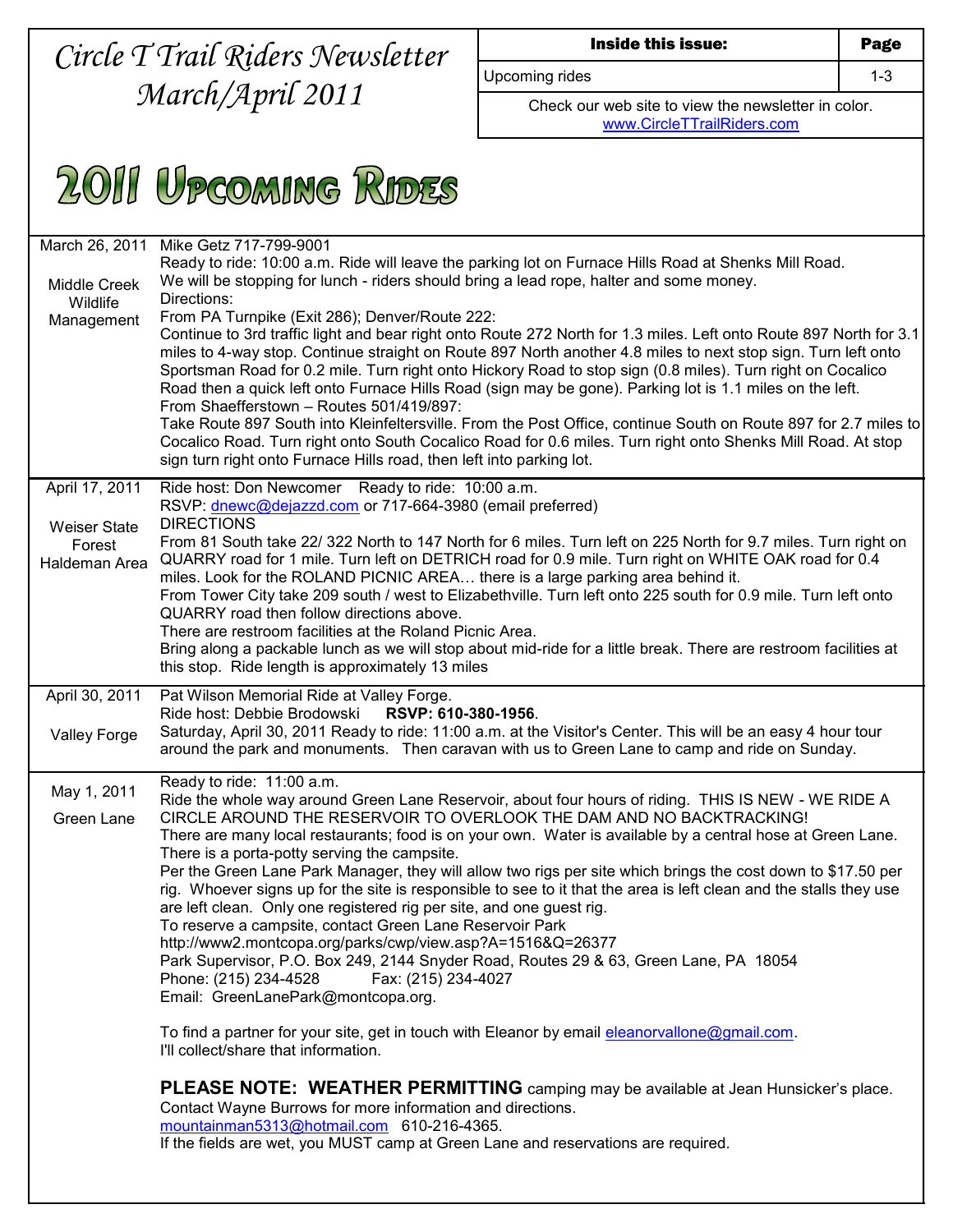## May 14-15, 2011 Saddle Up! For St. Jude benefit ride



Contact: Tracy Hower 717-222-1139 or 610-589-4410 [TracyGHower@Comcast.net](mailto:TracyGHower@Comcast.net?subject=Saddle%20Up%20for%20St.%20Jude)

Once again, our goal is to raise \$3,000. We came so close in 2010 by raising \$2929. The funds raised will help St. Jude to continue its mission of finding cures and saving children stricken with catastrophic diseases. St. Jude is the only pediatric cancer research center where families never pay for treatment not covered by insurance. No child is ever denied treatment because of the family's inability to pay.

Why participate in the Saddle Up! ride? Here's why…

- Get *stuff*! Raise \$35 or more and receive a Saddle Up T-shirt and lapel pin. Raise \$75 or more and receive a Saddle Up hat, T-shirt and lapel pin. Raise \$150 or more and receive a Saddle Up pommel bag, hat, T-shirt and lapel pin.
- Enjoy some of the best riding in the area, share great company and eat some *DELICIOUS* food. Rides both days will start at 10:00 a.m.
- $\odot$  Come and camp out! There will be plenty of room to park rigs and fence in your horses. You may arrive on Friday, but please advise Tracy of your approximate time of arrival.
- $\heartsuit$  Saturday evening picnic will begin at 6:00 p.m. Chicken, baked potato, sausage sandwiches, water and soda will be provided. Bring a covered dish to share and your own plates/utensils. Tracy will need to have a head count for food no later than Wednesday, May 11, 2011.
- **Riders who have \$35 or more in sponsors eat for free.** Not riding? Then get sponsors and take a hike, or a bike, or a walk… be creative. Just planning to join us for dinner? **Anyone eating who has no sponsors will be charged \$35 per person.** Those with sponsor money less than \$35 will be charged the difference in their sponsor amount to reach \$35.
- ALL MONEY COLLECTED GOES TO ST. JUDE.
- $\odot$  The St. Jude sponsor sheets and money are due on the day of the ride.
- All checks *must* be made out to St. Jude Children's Research Hospital.
- The Raffle table will again be held with winners drawn after dinner. Tickets: \$1 each or \$5 for 6; \$10 for 12; \$15 for 20; \$20 for 30. Again donations will be welcomed to be raffled off. Sorry, but raffle donations do **NOT** count toward sponsor money.

**Directions: From I-78** take Rt. 419 South to Womelsdorf. Follow 419 through Womelsdorf approximately 3 miles to traffic light in Newmanstown (only traffic light in town). Turn left onto South Sheridan Road. Go approximately 1 mile - turn left onto Bethany Road (Kountry Kraft Kitchens will be on the right). Look for 1st house on right. Go past house and look for signs to turn into the field.

**From Lancaster:** Rt. 501 North to Schaefferstown. Turn right onto Rt. 419 North at traffic light. Go 2 blocks and turn left to stay on Rt. 419. Approximately 6 miles to Newmanstown. Turn right at traffic light onto South Sheridan Road and follow directions above.

*Regarding the raffle table*: Once again items will be gathered from various tack shops and local stores. Help in gathering items is always appreciated! Or maybe you have a new (or gently used) item you would like to donate for the table. **CALL ME** to let me know how you can help or where you can get to. Individual items such as fly sprays, lead ropes, grooming supplies, treats,

etc., are always good. I am always looking for something new and exciting to raffle off—so let me know if you have any ideas! Don't be shy about asking for donations - you might be surprised just how generous some places can be!

If you would like to make a contribution towards the purchase of an item for the table please contact me or Tracy. We do purchase some of these items, so donations towards the cost is appreciated. Please let me know if you have something so I can hopefully get everything together before the ride. Also if you visit a tack shop or some place, let me know so we don't go to the same place twice. Thanks! Jamie 610-589-5017 or [Jamie@MacCallum.us](mailto:Jamie@MacCallum.us?subject=Saddle%20Up%20raffle%20donation) 



**Sponsor forms are enclosed with this newsletter. The permission/consent form must be signed before you ride. All donations and sponsor forms will be collected BEFORE the ride on Saturday. (Sunday if you don't ride on Saturday.) Dinner donations will also be collected before the ride on Saturday. Make sure checks are made payable to St. Jude Children's Research Hospital.** 

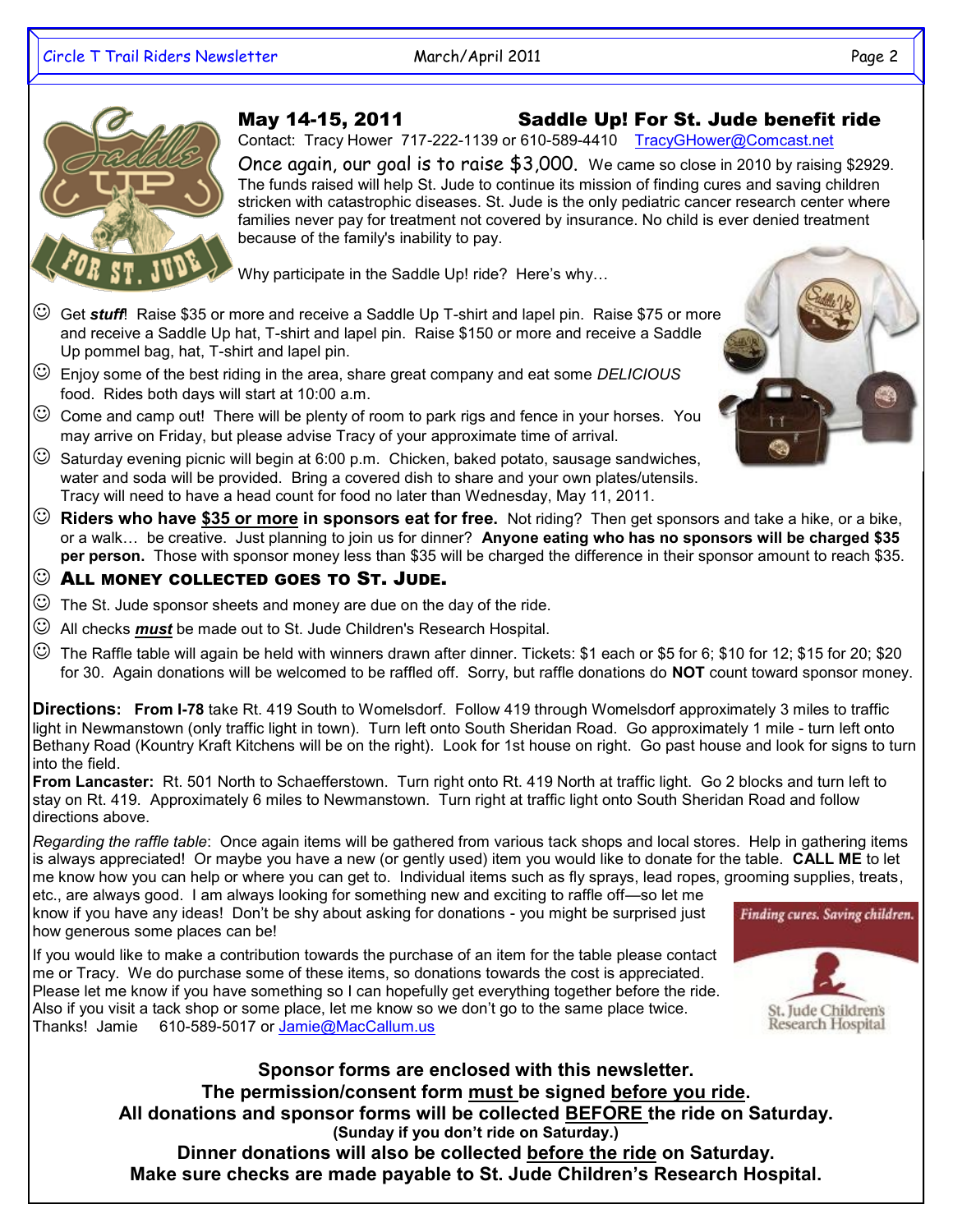## 2011 UPCOMING RIDES - CONTINUED...

| May 27 - 30, 2011<br><b>Memorial Day</b><br>Michaux Ride                                                                                                                                                                                                                                                                                           | Ride hosts: Eleanor Vallone and Wayne Burrows. Ready to ride: 10:00 a.m. each day. Directions and GPS<br>Coordinates to this camping area to follow. Arrive Friday to ride out on your own. Pickets possible with<br>care (the park fines us for tree chewers). Haul in water. If anyone wants to head up a joint "pay per head"<br>cookout for Saturday and/or Sunday breakfast, let us know.<br>RSVP by email to eleanorvallone@gmail.com or to Wayne Burrows at Mountainman5313@hotmail.com                                                                                                                                                                                                                                                                                                                                                                                                                                                                                                                                                                                                                                                                                                                                                                                                                                                                                                                                                                                                                                                                                                                                                         |  |
|----------------------------------------------------------------------------------------------------------------------------------------------------------------------------------------------------------------------------------------------------------------------------------------------------------------------------------------------------|--------------------------------------------------------------------------------------------------------------------------------------------------------------------------------------------------------------------------------------------------------------------------------------------------------------------------------------------------------------------------------------------------------------------------------------------------------------------------------------------------------------------------------------------------------------------------------------------------------------------------------------------------------------------------------------------------------------------------------------------------------------------------------------------------------------------------------------------------------------------------------------------------------------------------------------------------------------------------------------------------------------------------------------------------------------------------------------------------------------------------------------------------------------------------------------------------------------------------------------------------------------------------------------------------------------------------------------------------------------------------------------------------------------------------------------------------------------------------------------------------------------------------------------------------------------------------------------------------------------------------------------------------------|--|
| June 3 thru 5, 2011<br>Brandywine                                                                                                                                                                                                                                                                                                                  | Contact Wayne Burrows at mountainman5313@hotmail.com<br>RSVP is required for camping and tubing.<br>Camping fee: \$25.00 per RIG.<br>Members of Circle T, Western Berks and Blue Spruce riding clubs are invited to ride the Brandywine.<br>Camping will be at Rosie's, situated along the Pennsylvania and Delaware state lines. The camping area<br>will be open at 12 noon on Friday, June 3, 2011.<br>We will have a short ride Friday if anyone is interested. Saturday's ride will be about 4 hours long, after<br>which we will tube the Brandywine. Then stay and ride again on Sunday.<br>Meals are on your own. We are within walking distance from several good restaurants for dinner.<br>You will need: Water for you and your horse (Wayne will haul about 300 gallons of water for those who<br>can't haul water); Electric fence (there are no trees to picket line to); Large tube to float on the Brandywine.<br>North to South – all points to Rt. 1 and 202/322. South of West Chester – from intersection of 202 S and<br>Rt. 1. Go south to the Delaware line about 5 miles. Continue South on 202 in Delaware (approx. 2 miles<br>to turn off) till the intersection of Rt. 92. Go through this intersection still on 202. You will see a Ground<br>Round restaurant on right. Continue South. When you see a large brick church on your right, get into<br>extreme right lane until you see KOHL'S. Woodlawn Rd. turns RIGHT just after KOHL'S. Come back<br>Woodlawn Rd. past Red Lobster and large Hotel on left to a small horse facility on left at the top of<br>hill. Turn LEFT into drive and straight back into field. |  |
| <b>Steve Frantz's Ride</b>                                                                                                                                                                                                                                                                                                                         | June 10 thru 12, 2011 Steve Frantz 570-345-4978<br>Bring a covered dish to share on Saturday night.<br>Directions: Rt. 81 to Pine Grove exit (old exit #31) to Rt. 443 West 1.8 miles to stone lane on the right<br>(just before the brown Swatara Park sign). Follow lane for 1/4 mile to the field at the top of the hill.<br>Directions: Rt. 72 North of Lebanon, go through Lickdale where Rt. 72 becomes Rt. 443 East. Follow to<br>the Seudberg Church of God and Olde Forge Road on your left. Continue over the bridge to the first lane<br>on the left. Turn LEFT and follow lane $\frac{1}{4}$ mile to the field at the top of hill.                                                                                                                                                                                                                                                                                                                                                                                                                                                                                                                                                                                                                                                                                                                                                                                                                                                                                                                                                                                                         |  |
|                                                                                                                                                                                                                                                                                                                                                    | June 18 thru 26, 2011 35th Annual Horse Shoe Trail Ride. Contact Tracy Hower for details. 717-222-1139<br>A note from Tracy: This will be the last year I will organize and lead the Horse Shoe Trail Ride. If the ride<br>is something you would like to see continued a new contact person/organizer will need to be found quickly.<br>The planning and coordinating of the ride starts several months prior to the event. Anyone interested can<br>contact me and I will gladly pass on the details. Thanks. Tracy                                                                                                                                                                                                                                                                                                                                                                                                                                                                                                                                                                                                                                                                                                                                                                                                                                                                                                                                                                                                                                                                                                                                  |  |
|                                                                                                                                                                                                                                                                                                                                                    | Please keep $Kim$ $Firestone$ in your thoughts and prayers for a speedy recovery.<br>$Linda$ Weaver, wishing you a speedy recovery on your back surgery.<br>Hopefully in no time you will back in the saddle.                                                                                                                                                                                                                                                                                                                                                                                                                                                                                                                                                                                                                                                                                                                                                                                                                                                                                                                                                                                                                                                                                                                                                                                                                                                                                                                                                                                                                                          |  |
| Several Gaited Horses for sale -- Please go to www.valscorral.4t.com Horses for Sale Page Two for details.<br>STONEY KNOLL'S LEGACY RMHA# 2004011664 -- Bay 15.1 hand 7 yr old Registered Rocky Mountain Mare. Her sire is<br>He's a stallion Ladmire more than any Lhave known before - not just looks: totally safe and reliable temperment plus |                                                                                                                                                                                                                                                                                                                                                                                                                                                                                                                                                                                                                                                                                                                                                                                                                                                                                                                                                                                                                                                                                                                                                                                                                                                                                                                                                                                                                                                                                                                                                                                                                                                        |  |

He's a stallion I admire more than any I have known before - not just looks; totally safe and reliable temperment plus outstanding gait. Legacy is steady, responsive, strong backed, long shouldered, with a nice, loose swinging walk. Hopped into the trailer and stood like a champ. Had to walk her thru a very crowded equipment shed to her paddock. She wasn't even slightly nervous or jumpy squeezing between tight machines and implements in the dark .

"Kirk" is a 17 Yr. Old, 15.1 hand palomino gaited gelding - bold and handsome. He is an easy ride for a self assured type would "take over" for a timid or passive rider. Not forward, or dangerous. Excellent brakes and rides on a short shank hackamore. He just wants to know who's in command, and he'll be glad if that's you. Solid trail ride, good gaits, sure footed for rough trails.

Eleanor E. Vallone 610 850 4992